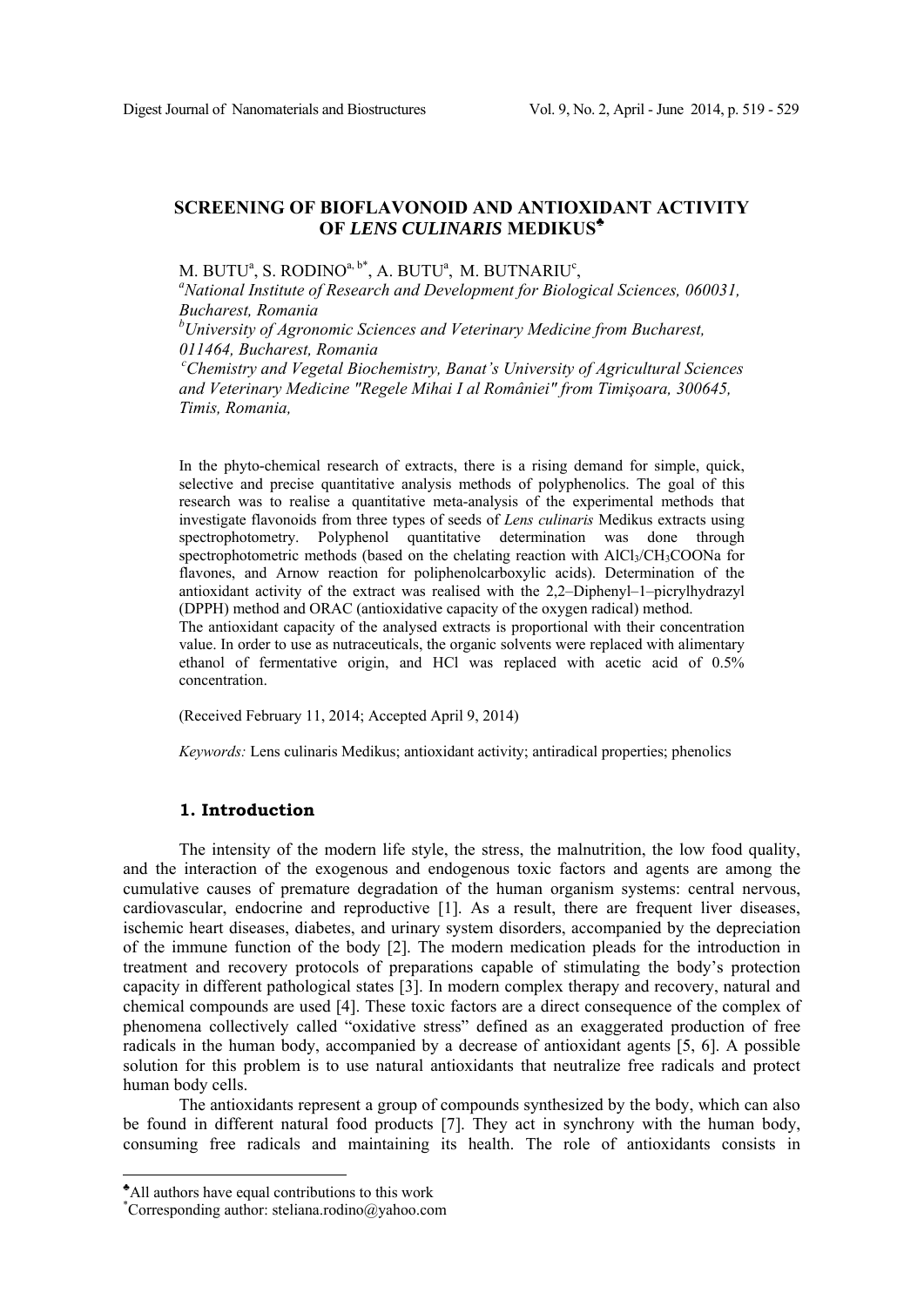annihilating free radical activity in the human body, which are produced uninterrupted and are serving as catalysts for the metabolic processes [8]. The oxidative stress represents a perturbation of the redox homeostasis or the totality of the oxidative deteriorations produced by an overproduction of reactive species (RS) or a decrease of the antioxidant (AO) system capacity at cell level or at body level.

Therefore, there is a deregulation of the pro-oxidant / antioxidant balance in favour of prooxidants [9, 10]. Oxide radicals have two categories of effects on the body, as follows: the beneficial effects, acting as bactericides within phagocytosis, stimulation of the activity of lymphocytes, control of vascular tonus, stimulation of the growth and proliferation of cells, stimulation of erythropoietin secretion [11] and also negative effects such as destruction/deterioration of cell structure, cell malignant alteration, cell ageing. [12]. Several DNA structures [13]; lipids, proteins, and glucides can be affected by the impact of oxidative stress [14]. Reactive oxygen species, resulted from these processes will cause the endothelial disfunction, and will induce an increase in smooth muscle cells proliferation. The phenomenon is not completely elucidated at present. This shortcoming comes from the fact that reactive species have a short life span, hence the difficulty of their dosing and of establishing the relationship between their action and the emergence of some pathological phenomena [15, 16]. It is interesting to note that flavonoids metabolise considerably, determining the alteration of their chemical structure, which means that these do not always have antioxidant effects [17, 18].

Lentil (scientifically called *Lens culinaris* Medikus) is a short, hairy, paripenat-compound leaved legume whose seeds are edible [19]. Lentil does not contain cholesterol and its caloric value is about 110-160 kcal/100 g, depending on cultivar [20]. The species *Lens culinaris* Medikus is a food and medicine plant belonging to the Family Fabaceae (Leguminosae). Dry lentils contain water (10–12%), simple and complex-energetic and lumber glucides (45–47% energetic carbohydrates among which predominates starch–6% and cellulose–3%), protids (30%), lipids (1– 2%), nucleic acids, mineral salts (magnesium, potassium, iron, copper, manganese), vitamins of the B complex, pro-vitamin A (carotene) [21], nucleic acids, lecithin (lentil lecithin), lectins, flavonoids. Lentil content of purine nitrate bases is relatively high (162 mg/100 g) [22]. Lentil grains contain fats in negligible amounts and have special food and diet properties, their energetic value being relatively high (353kcal/100g). Lentils contain isoflavones and iron, an essential element, better absorbed when associated with foods rich in vitamin C [13, 22]. Lentils is in the top list of vegetables having a high content of vegetal protein (24%), completely assimilable by the human organism Lentil seeds contain lumber material (vegetal fibber) that helps digestion [23].

The importance of *Lens culinaris* Medikus consists in the high content of protein, which gives it a high food value (its protein value is similar to animal proteins). Lentil protein digestibility is high and it does not produce uric acid accumulation in the body which is harmful [24]. Bioflavonoid compounds that can be found in *Lens culinaris* Medikus can bond toxic metals that are thus removed from the body; they have bacteriostatic and/or antibiotic effect acting as an anti-infectious agent; they have a synergic activity with vitamin C, helping to its fixing in the tissues [25].

Flavonoids are phenol pigments that contain in their molecule a piran or furan heterocycle condensed with a benzene ring [26]. Another benzene ring couples with the heterocycle. The rings have hydroxyl groups, and this determines the phenol character of these pigments [27]. The flavonoids are vegetal pigments which are predominant in high plants in a free state and as glycosides [28]. From a chemical point of view, flavonoid pigments are phenolic water soluble glycosides that can be found in the vacuolar juice and in the chromoplasts [29].

### **2. Material and Methods**

Were used three types of seeds of *Lens culinaris* Medikus that will be named from now on in this paper as type 1, 2 and 3, respectively.

### **2.1 UV–Vis extraction and concentration assessment protocol in each extract**.

A quantity of 50 ml of solvent was added over the sample (crushed seeds) and was sonicated, in the absence of light, for 24 h. The absorbance of the extracts obtained (non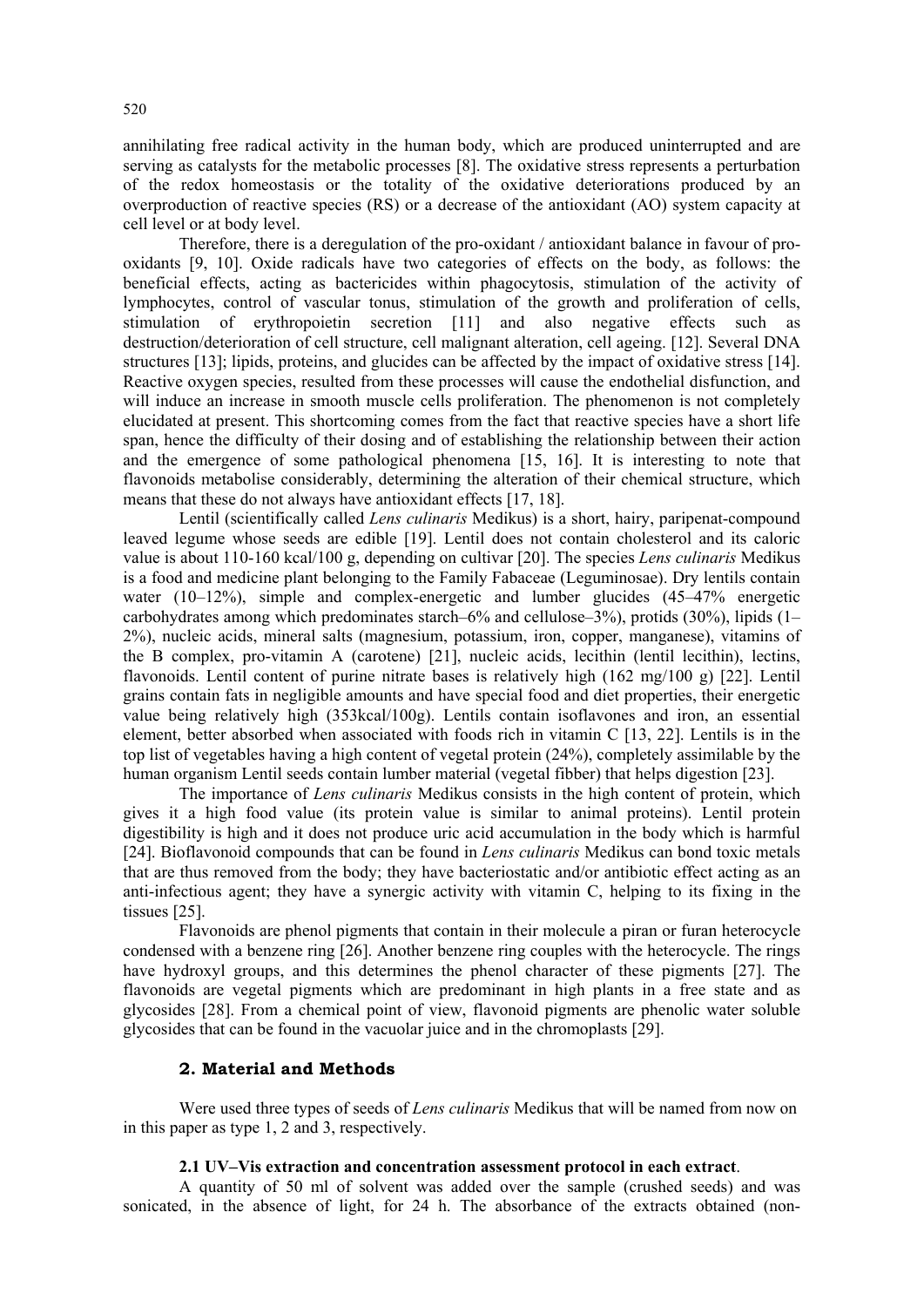diluted/diluted 1:10, 1:100, 1:1000) was recorded for the range 200-700nm (UV–Vis) to establish total concentration of phenolics. The characteristic signal was monitored at 280 nm in phenolic acids, and at 340 nm in flavonoids. Were used previously prepared extracts from orange, green and brown seeds of *Lens culinaris* Medikus, and as well as solutions of these extracts progressively diluted in ratios of 1:10, 1:100, and 1: 1000.

## **2.2 Quantitative determination of total polyphenols expressed in caffeic acid.**

The method is based on the formation of a blue compound between the phosphowolframic acid and the polyphenols (in an alkaline medium). Total polyphenol concentration of the samples to be analysed was calculated with the standard curve, under the same conditions as the sample solutions. For the standard scale, was used a standard solution of caffeic acid 0.025 g/L.

## **2.3 Quantitative determination of flavonoids expressed in rutoside and quercetol.**

The method is based on the formation of a yellow-orange compound through the reaction between flavonoids and aluminium chloride. Were developed two standard scales: one with a standard solution of rutoside 0.1  $g/L$  and one with a standard solution of quercetol 0.1  $g/L$ .

### **2.4 Testing of the antioxidant activity of the extracts.**

In this study, was determined the scavenger activity of the free radicals from the extract of *Lens culinaris* Medikus. To assess the antioxidant activity, was used a method based on the indirect measurement of the capacity of releasing free radicals. Antioxidant activity was measured through a spectrophotometric method using free radicals of 1,1–diphenyl–2–picrylhydrazyl (DPPH). When the DPPH radical reacts with a hydrogen donor antioxidant compound, DPPH is reduced, resulting in a decrease of absorbance at 517 nm. Amounts of 10 g of powdered vegetal material, from each of the three types of seeds, were extracted with 100 ml of solvent, at room temperature, for 1 h. The extracts obtained were filtered, and the filtrates were dry evaporated. Scavenger activity of free radicals was expressed in percents using the formula  $100 \times (Ai-Af)/Ai$ , where Ai is the absorbance before adding the tested extract and Af is the value of absorbance after 5 minutes of reaction. The neutralising effect of the DPPH free radical was measured at three different concentrations of methanol and ethanol extracts: portions of 0.05 ml of the extracts of 10 mg/ml, 5 mg/ml, and 2.5 mg/ml were mixed with 2.95 ml solution of DPPH in the spectrophotometer vat. After 5 minutes of reaction, was read the absorbance compared to that of the control vat with 3 ml methanol at 517 nm. Quercetol was used as positive control: a concentration of 2.5 mM quercetol neutralises the DPPH radical 100%.

#### **2.5 Determination of ascorbic acid**

The determination of ascorbic acid was done by two methods: the electrochemical method and the 2,6–diclorphenol–indophenol method, respectively. In the case of the electrochemical method, ascorbic acid donates electrons to the working electrode during electrolysis; the voltgramme shows this anodic oxidation as a peak. Quantitative measurement was done with the standard addition for the electrochemical method. In the case of the 2,6–diclorphenol–indophenols method, we relied on the reducing activity of the ascorbic acid on the 2,6–diclorphenol– indophenol in an acid medium, when ascorbic acid turns into dehydroascorbic acid and the coloured oxidates substances turns into its colourless reduced form.

### **3. Results and Discussion**

The seeds of *Lens culinaris* Medikus are rich in phenol substances [30]. Bioflavonoids are polyphenol chemical compounds biosynthesised by the plants, which have a chromane ring at the basis of their structure. Flavonoids, having the general chemical structure  $C_6-C_3-C_6$ , have the widest group of hydrosoluble heterocyclic phenol substance group. They are by-products of plant metabolism capable of photosynthesis, and are ranged among polyphenol structure compounds [31]. Flavonoid molecules are made up of two benzene rings  $(C_6)$  united with a heterocyclic fragment  $C_3$  [32]. This fragment forms a third ring with three carbon atoms and one oxygen atom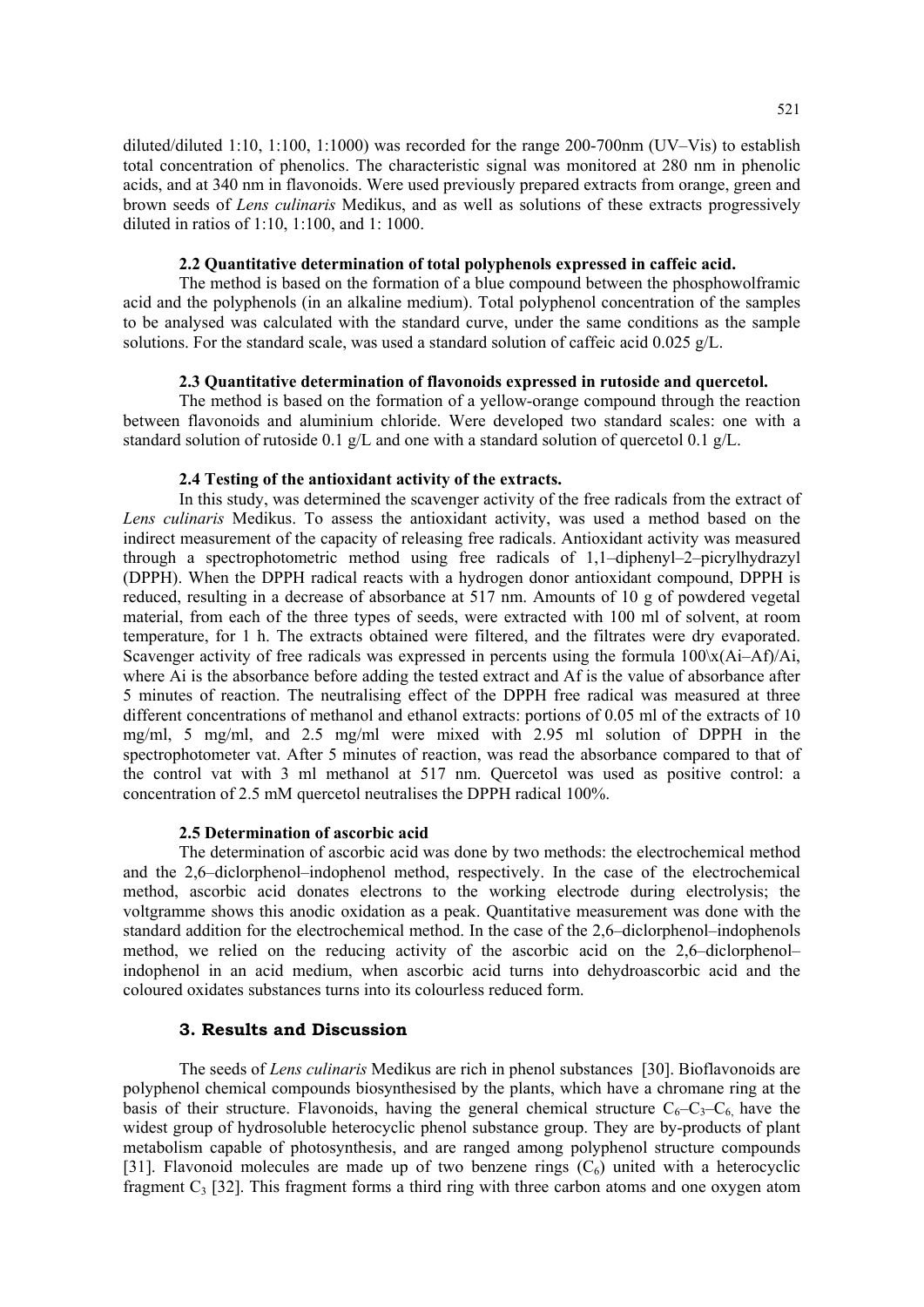[33]. Flavans (chromans) are pigments that derive from flavan (2–phenyl–benzopiran or chroman) and they have in their molecule a benzopiran ring. Flavones and isoflavones are found under the form of glycosides.

The bioflavonoids from *Lens Culinaris* are biosynthesised towards phenyl propanol, where the amino acid phenylalanine is used to produce 4-coumaroil-CoA. It condenses with manoil–CoA to produce chalcones, compounds that contain two phenyl rings. The conjugation continues until the forming of the characteristic form with three rings. Then there is a series of enzymatic alterations until the production of flavones, then of dihydroflavonols and anthocyanidines. During these processes, there is formation of intermediary compounds: flavonols, flavan–3–ols, proanthocyanidins and several polyphenolics.

This is how many products are biosynthesized, such as flavonols, flavan–3–ols, proanthocyanidins (tannins) and a host of other polyphenolics. Compounds tend to polymerise and to form catechins that make up catechin tannins [34]. From the International Union of Pure & Applied Chemistry (IUPAC) point of view, they are classified as follows:

- Flavonoids derivatives of 2 phenylchromen 4–one (structure 2 phenyl 1, 4 benzopyrone);
- Isoflavonoids derivatives of 3 phenylchromen 4–one (structure 3 phenyl 1,4 benzopyrone);
- Neoflavonoids derivatives of 4 phenylcoumarin (4 phenyl 1,2 benzopyrone).

Assessment of food products is done primarily depending on their nutritional value which is given by the total amount of substances in their composition, such as glucides, lipids, protids, mineral salts, organic acids, vitamins and enzymes. Besides organoleptic examination, we also need to determine the main physico-chemical properties of the products such as stipulated by standards under the form of quality characteristics, e.g. water content (moisture), mineral substance content (ashes), acidity, fat content, sodium chloride content, ratio of components, etc. The determinations were carried out according to in-force standards.

Ashes content is a very important quality feature for most of food products and, particularly, for vegetal products representing the percentage content of mineral salts and mineral impurities of a product. Determining ashes content is usually done by calcinating the sample under established conditions through either the slow method, considered the reference method, at 550– 650 $\degree$ C, or the quick method at 900–920 $\degree$ C.

The quantitative method for fat determining is based on fat property to dissolve in volatile organic solvents. The currently used method to determine fat substances is the Soxhlet method.

 The chemical composition of the three types of seeds of *Lens culinaris* whose antioxidant capacity has been analysed is shown in Table 1.

| No.            | este 11 B ese: ipiri e simisfies of securitiem effectivement compositions (70 m.) massiv<br>Variable | Mean  | Standard  | Variance | Minimum | Maximum |  |
|----------------|------------------------------------------------------------------------------------------------------|-------|-----------|----------|---------|---------|--|
|                |                                                                                                      |       | Deviation |          |         |         |  |
|                | Type 1                                                                                               |       |           |          |         |         |  |
| 1.             | Dry matter                                                                                           | 82.24 | 0.25      | 0.103    | 73.2    | 88.6    |  |
| 2.             | Seed yield                                                                                           | 174.2 | 0.17      | 4.607    | 172.1   | 175.5   |  |
| 3 <sub>1</sub> | Moisture                                                                                             | 5.76  | 0.12      | 0.024    | 5.4     | 6.3     |  |
| 4.             | Ash                                                                                                  | 2.78  | 0.16      | 0.016    | 2.6     | 2.9     |  |
| 5.             | Total nitrogen                                                                                       | 3.25  | 0.10      | 0.020    | 2.9     | 3.4     |  |
| 6.             | Crude protein                                                                                        | 4.26  | 0.15      | 0.023    | 4.1     | 4.5     |  |
| 7.             | Water soluble protein                                                                                | 2.21  | 0.16      | 0.025    | 2.1     | 2.3     |  |
| 8.             | Total carbohydrate                                                                                   | 47.61 | 0.32      | 0.057    | 44.6    | 52.8    |  |
| 9.             | Crude fat                                                                                            | 2.90  | 0.05      | 0.002    | 2.5     | 3.1     |  |
| 10.            | Crude fibre                                                                                          | 14.53 | 0.11      | 0.031    | 14.3    | 15.1    |  |
| Type 2         |                                                                                                      |       |           |          |         |         |  |
| 1.             | Dry matter                                                                                           | 79.34 | 0.35      | 0.103    | 73.3    | 84.1    |  |
| 2.             | Seed yield                                                                                           | 154.3 | 0.15      | 4.605    | 153.1   | 155.5   |  |
| 3 <sub>1</sub> | Moisture                                                                                             | 5.56  | 0.13      | 0.034    | 5.2     | 6.3     |  |
| 4.             | Ash                                                                                                  | 3.58  | 0.16      | 0.016    | 3.1     | 3.9     |  |
| 5.             | Total nitrogen                                                                                       | 3.35  | 0.10      | 0.030    | 3.1     | 3.4     |  |

*Table 1. Descriptive statistics of seed yield and chemical compositions (% dry mass)*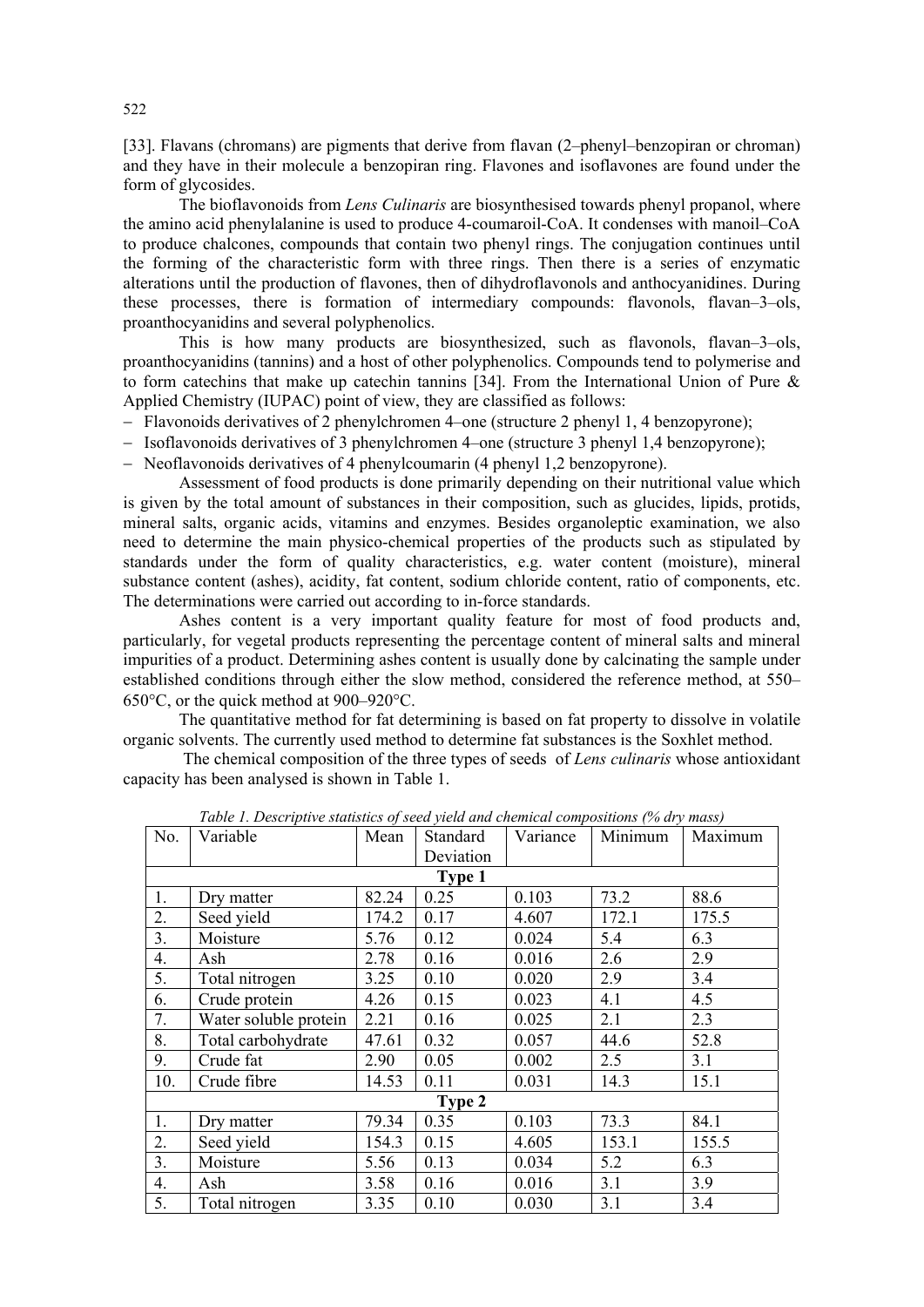| No.                                               | Variable              | Mean  | Standard  | Variance | Minimum | Maximum |
|---------------------------------------------------|-----------------------|-------|-----------|----------|---------|---------|
|                                                   |                       |       | Deviation |          |         |         |
| 6.                                                | Crude protein         | 4.36  | 0.15      | 0.033    | 4.1     | 4.5     |
| 7.                                                | Water soluble protein | 3.31  | 0.16      | 0.035    | 3.1     | 3.3     |
| 8.                                                | Total carbohydrate    | 45.61 | 0.33      | 0.055    | 42.6    | 47.8    |
| 9.                                                | Crude fat             | 3.90  | 0.05      | 0.003    | 3.8     | 3.99    |
| 10.                                               | Crude fibre           | 14.53 | 0.11      | 0.031    | 14.3    | 14.78   |
| Type 3                                            |                       |       |           |          |         |         |
| 1.                                                | Dry matter            | 79.34 | 0.37      | 0.103    | 73.3    | 82.9    |
| 2.                                                | Seed yield            | 174.3 | 0.15      | 4.607    | 172.1   | 175.7   |
| 3.                                                | Moisture              | 7.76  | 0.13      | 0.034    | 7.4     | 7.9     |
| 4.                                                | Ash                   | 3.78  | 0.16      | 0.016    | 3.5     | 3.9     |
| 5.                                                | Total nitrogen        | 3.37  | 0.10      | 0.030    | 3.2     | 3.4     |
| 6.                                                | Crude protein         | 4.36  | 0.13      | 0.031    | 4.1     | 4.7     |
| 7.                                                | Water soluble protein | 3.31  | 0.16      | 0.037    | 3.1     | 3.5     |
| 8.                                                | Total carbohydrate    | 49.61 | 0.35      | 0.071    | 44.6    | 53.8    |
| 9.                                                | Crude fat             | 3.90  | 0.07      | 0.003    | 3.7     | 4.1     |
| 10.                                               | Crude fibre           | 14.73 | 0.12      | 0.032    | 14.3    | 15.1    |
| Data are displayed with mean values $\pm$ SD (6n) |                       |       |           |          |         |         |

Most frequently, flavonoids are found in plants together with ascorbic acid. They are also known as vitamins P of factor P of permeability, since they are determining factors for vascular permeability.

In *Lens culinaris* Medikus, some of these compounds, e.g. flavones, are heterosids (bound to glucides parts), called flavonosides. Bioflavonoids in *Lens culinaris* Medikus enhance the action of vitamin C by two pathways:

 forming a complex redox system together with vitamin C, cooperating with it in different redox processes;

allowing a better digestive absorption of the ascorbic acid.

The solvents used retrieve almost the same amount of phenol compounds from the extracts of the three types of *Lens culinaris* Medikus seeds (according to the values in Table 2).

| No.              | Samples                         | Total polyphenols<br>expressed in caffeic<br>acid (mg%) | Flavonoids expressed<br>in rutoside and<br>quercetol $(mg\%)$ |  |  |  |
|------------------|---------------------------------|---------------------------------------------------------|---------------------------------------------------------------|--|--|--|
|                  |                                 | Type 1                                                  |                                                               |  |  |  |
| 1.               | Extract absolute methanol       | 358.26                                                  | 1790.64/1057.41                                               |  |  |  |
| 2.               | Extract 20% absolute ethanol    | 322.16                                                  | 1852.80/1238.29                                               |  |  |  |
| 3.               | Extract 40% absolute ethanol    | 388.26                                                  | 1892.21/1381.61                                               |  |  |  |
| $\overline{4}$ . | Extract 60% absolute ethanol    | 384.81                                                  | 2482.24/1862.21                                               |  |  |  |
| 5.               | Extract absolute ethanol 96%    | 331.68                                                  | 2342.20/1740.72                                               |  |  |  |
| 6.               | Extract 10% glacial acetic acid | 345.35                                                  | 2283.08/1614.51                                               |  |  |  |
| 7.               | Extract aqueous                 | 338.34                                                  | 2049.18/1527.13                                               |  |  |  |
| 8.               | Vitamin E                       | $0.008$ mg/ml                                           |                                                               |  |  |  |
| 9.               | Vitamin C                       | $0.052$ mg/ml                                           |                                                               |  |  |  |
| Type 2           |                                 |                                                         |                                                               |  |  |  |
| 1.               | Extract absolute methanol       | 422.26                                                  | 2870.14/2058.42                                               |  |  |  |
| 2.               | Extract 20% absolute ethanol    | 422.36                                                  | 2852.10/2248.27                                               |  |  |  |
| $\mathfrak{Z}$ . | Extract 40% absolute ethanol    | 482.56                                                  | 2872.12/2482.62                                               |  |  |  |
| $\overline{4}$ . | Extract 60% absolute ethanol    | 462.82                                                  | 2482.14/2862.22                                               |  |  |  |

*Table 2. Variation of total polyphenol content and of flavonoid values from Lens culinaris Medikus depending on the solvent used for extraction*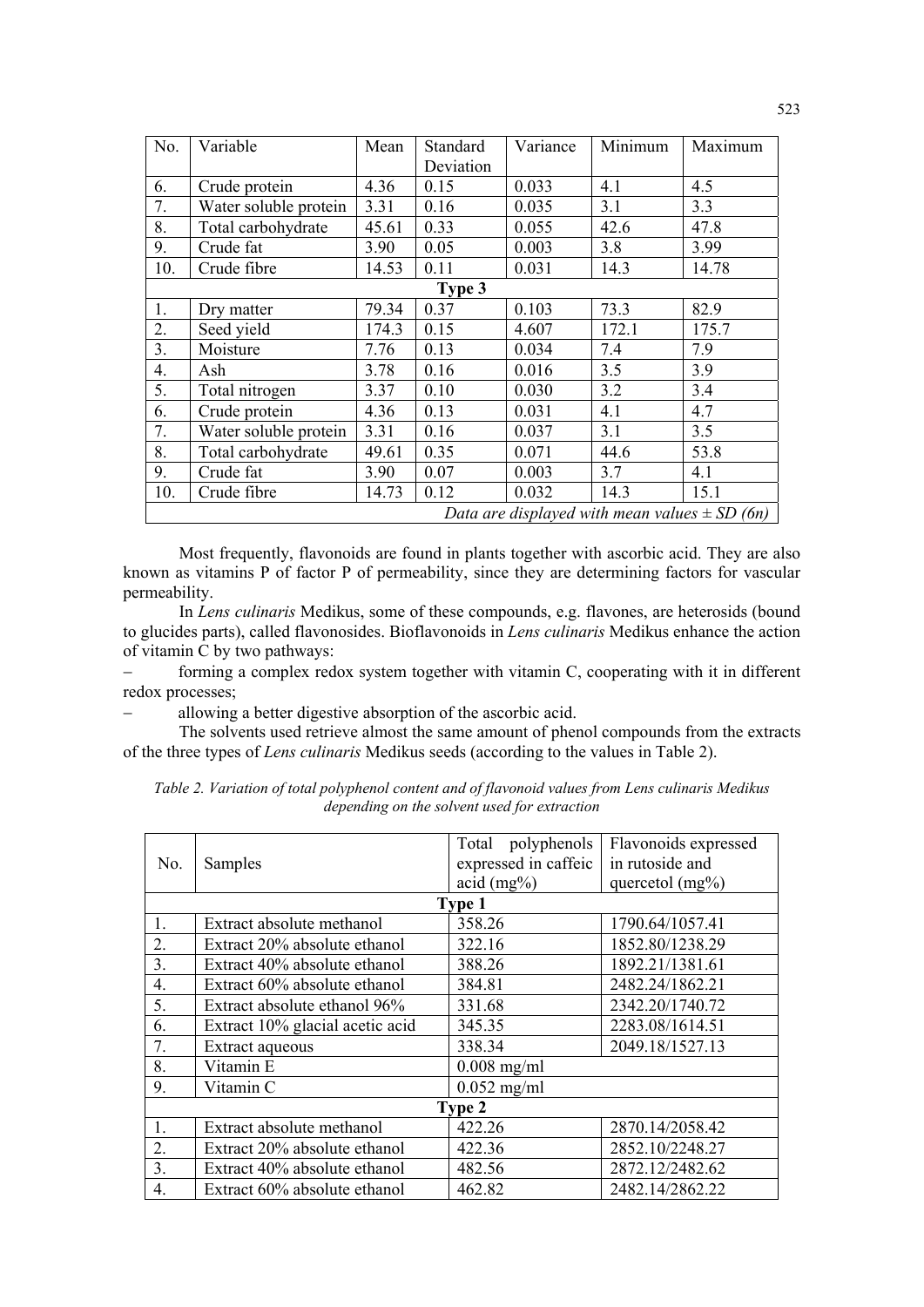|                                                   |                                 | Total polyphenols    | Flavonoids expressed |  |  |  |
|---------------------------------------------------|---------------------------------|----------------------|----------------------|--|--|--|
| No.                                               | Samples                         | expressed in caffeic | in rutoside and      |  |  |  |
|                                                   |                                 | acid (mg%)           | quercetol $(mg\%)$   |  |  |  |
| 5.                                                | Extract absolute ethanol 96%    | 428.28               | 2442.10/2840.82      |  |  |  |
| 6.                                                | Extract 10% glacial acetic acid | 422.42               | 2284.18/2624.52      |  |  |  |
| 7.                                                | Extract aqueous                 | 424.28               | 2047.18/2528.24      |  |  |  |
| 8.                                                | Vitamin E                       | $0.021$ mg/ml        |                      |  |  |  |
| 9.                                                | Vitamin C                       | $0.055$ mg/ml        |                      |  |  |  |
| Type 3                                            |                                 |                      |                      |  |  |  |
| 1.                                                | Extract absolute methanol       | 438.37               | 3570.74/3055.13      |  |  |  |
| $\overline{2}$ .                                  | Extract 20% absolute ethanol    | 439.18               | 3553.50/3345.17      |  |  |  |
| 3.                                                | Extract 40% absolute ethanol    | 453.57               | 3573.33/3453.13      |  |  |  |
| $\overline{4}$ .                                  | Extract 60% absolute ethanol    | 473.51               | 3453.34/3573.13      |  |  |  |
| 5.                                                | Extract absolute ethanol 96%    | 435.85               | 3443.30/3540.13      |  |  |  |
| 6.                                                | Extract 10% glacial acetic acid | 433.47               | 3354.05/3734.13      |  |  |  |
| 7.                                                | Extract aqueous                 | 434.35               | 3047.35/3535.14      |  |  |  |
| 8.                                                | Vitamin E                       | $0.023$ mg/ml        |                      |  |  |  |
| 9.                                                | Vitamin C                       | $0.057$ mg/ml        |                      |  |  |  |
| Data are displayed with mean values $\pm$ SD (6n) |                                 |                      |                      |  |  |  |

Extracts from *Lens culinaris* Medikus in ethanol 40% and 60%, respectively, are remarkable due to their significantly higher content of phenolics, for each of the three types of seeds. The calibration curve has a good linearity with a regression coefficient  $R^2$ =0.9982.

The extract from type 1 of seeds of *Lens culinaris* Medikus, in ethanol 40% has a concentration value of 388.26 mg%, while extract in alcohol 60% has a concentration value of 384.81 mg%. For type 2 of seeds, the extract in ethanol 40 % has a concentration value of 482.56 mg %, and the extract in 60% ethanol has a concentration value of 462.82 mg %. Regarding the type 3 of *Lens culinaris* seeds, the extract in the extract in ethanol 40 % has a concentration value of 453.57 mg  $\%$ , and the extract in 60% ethanol has a concentration value of 473.51 mg  $\%$ .

As shown in Table 2, there are high amounts of flavonoids in all analysed extracts from *Lens culinaris* Medikus, for all three types of seeds ; For the type 1, it is to be noted the flavonoid content of the extract in ethanol 60% (expressed in rutoside 2482.24 mg% and in quercetol 1862.21 mg%, respectively)*.* For the type 2, the highest value of flavonoid content expressed in rutoside resulted for the extract in ethanol 40%, while the flavonoid content expressed in quercetol the highest vauel was recorded for the extract in ethanol 60%. In the case of the third type of seeds, it stand out the flavonoid content expressed in rutoside for the extract in 40% absolute ethanol, 3573.33 mg%, and the flavonoid content expressed in quercetol, for the extract in glacial acetic acid 10%, 3734.13 mg%.

Spectrophotometric analysis of extracts from *Lens culinaris* Medikus pointed out a significant content of bioflavonoids  $(1790.64/1057.41 \text{ mg}\% - 2482.24/1862.21 \text{ mg}\%$  for type 1, 2047.18/2058.42 mg% - 2872.12/2862.22 mg % for type 2, and 3047.35/3055.13 mg% -3573.33/ 3734 mg% for type 3 of seeds). The calibration curve for the dosing of flavonoids expressed in rutoside has a good linearity with a regression coefficient  $R^2$ =0.9879. Calibration curve for the dosing of flavonoids expressed in quercetol has a good linearity with a regression coefficient  $R^2 = 0.9871$ .

The amount of flavonoid compounds can be correlated with the protective role of flavonoids and the adaptability of the plant to the environment. Results of the scavenger activity of the free radicals are shown in Table 3.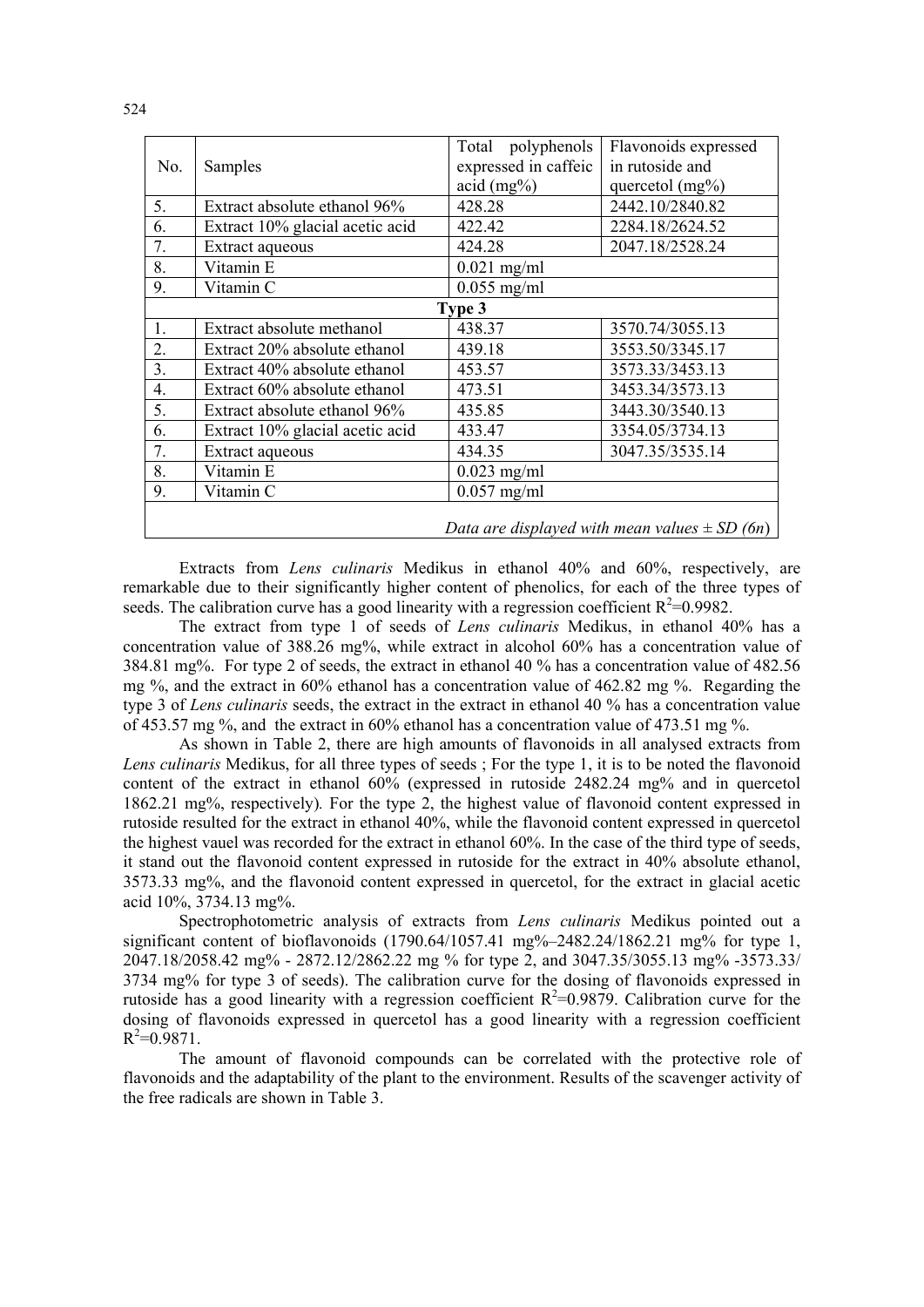| No.              |                                 | Scavenger effect of the free radicals $(\%)$ |                  |                  |  |  |
|------------------|---------------------------------|----------------------------------------------|------------------|------------------|--|--|
|                  | Samples                         | $10 \text{ mg/ml}$                           | $5$ mg/ml        | $2.5$ mg/ml      |  |  |
| Type 1           |                                 |                                              |                  |                  |  |  |
| 1.               | Extract absolute methanol       | $77.29 \pm 1.57$                             | $44.43 \pm 1.17$ | $24.15 \pm 0.64$ |  |  |
| 2.               | Extract 20% absolute ethanol    | $73.70 \pm 0.60$                             | $34.25 \pm 0.63$ | $24.97 \pm 0.45$ |  |  |
| 3.               | Extract 40% absolute ethanol    | $75.96 \pm 2.03$                             | $49.30 \pm 0.96$ | $27.51 \pm 0.57$ |  |  |
| 4.               | Extract 60% absolute ethanol    | $77.42 \pm 1.16$                             | $47.39 \pm 0.52$ | $26.21 \pm 0.56$ |  |  |
| 5.               | Extract absolute ethanol 96%    | $77.36 \pm 1.60$                             | $46.64 \pm 0.47$ | $27.62 \pm 0.79$ |  |  |
| 6.               | Extract 10% glacial acetic acid | $76.79 \pm 0.79$                             | $60.27 \pm 0.76$ | $37.73 \pm 0.55$ |  |  |
| 7.               | Extract aqueous                 | $71.13 \pm 0.42$                             | $40.98 \pm 0.35$ | $21.23 \pm 0.23$ |  |  |
| Type 2           |                                 |                                              |                  |                  |  |  |
| 1.               | Extract absolute methanol       | $87.29 \pm 0.48$                             | $55.83 \pm 1.38$ | $25.15 \pm 0.65$ |  |  |
| 2.               | Extract 20% absolute ethanol    | $83.80 \pm 0.60$                             | $35.25 \pm 0.63$ | $25.98 \pm 0.45$ |  |  |
| 3.               | Extract 40% absolute ethanol    | $85.96 \pm 0.03$                             | $59.30 \pm 0.96$ | $28.51 \pm 0.58$ |  |  |
| 4.               | Extract 60% absolute ethanol    | $81.52 \pm 0.06$                             | $58.39 \pm 0.52$ | $26.21 \pm 0.56$ |  |  |
| 5.               | Extract absolute ethanol 96%    | $83.36 \pm 0.70$                             | $56.65 \pm 0.58$ | $28.62 \pm 0.89$ |  |  |
| 6.               | Extract 10% glacial acetic acid | $87.89 \pm 0.30$                             | $60.28 \pm 0.46$ | $38.83 \pm 0.45$ |  |  |
| 7.               | Extract aqueous                 | $82.13 \pm 0.51$                             | $50.98 \pm 0.35$ | $21.23 \pm 0.23$ |  |  |
|                  |                                 | Type 3                                       |                  |                  |  |  |
| 1.               | Extract absolute methanol       | $89.27 \pm 0.71$                             | $56.72 \pm 0.16$ | $26.31 \pm 0.17$ |  |  |
| 2.               | Extract 20% absolute ethanol    | $84.80 \pm 0.30$                             | $36.31 \pm 0.12$ | $26.75 \pm 0.15$ |  |  |
| 3.               | Extract 40% absolute ethanol    | $86.76 \pm 0.07$                             | $58.44 \pm 0.15$ | $29.17 \pm 0.18$ |  |  |
| $\overline{4}$ . | Extract 60% absolute ethanol    | $84.52 \pm 0.71$                             | $59.43 \pm 0.13$ | $27.13 \pm 0.13$ |  |  |
| 5.               | Extract absolute ethanol 96%    | $85.36 \pm 0.30$                             | $57.71 \pm 0.17$ | $28.72 \pm 0.12$ |  |  |
| 6.               | Extract 10% glacial acetic acid | $88.87 \pm 0.17$                             | $61.33 \pm 0.15$ | $38.91 \pm 0.15$ |  |  |
| 7.               | Extract aqueous                 | $84.33 \pm 0.72$                             | $52.71 \pm 0.14$ | $24.73 \pm 0.13$ |  |  |

*Table 3. Neutralising effect of the 2,2-diphenyl-1- picrylhydrazyl (DPPH) radical in the tested extracts* 

The extracts show a high neutralising activity of the DPPH radical. The extract in acetic acid has an intensive scavenger activity, even at low concentrations. Vitamin C plays an important role in food metabolism, since the human organism cannot synthesise or store it [34].

It was calculated the inhibiting concentration 50  $(IC_{50}$ -extract concentration that neutralises 50% of the DPPH radical) and the results are presented in Table 3. For type 1 of seeds of *Lens Culinaris*, it is to be noted the ethanol extract 60% (77.42±1.16) whose antioxidant capacity is maximal and the aqueous extract  $(21.23\pm0.23)$  with the lowest antioxidant activity (remarkable, nevertheless). Ethanol extracts have the most intense scavenger effect, in direct correlation with both total phenol content of determined samples and the total determined flavonoid content.

For the second type of seeds, the maximum antioxidant activity is reached for the extract 10% glacial acetic acid,  $87.89 \pm 0.30$  %, and the minimum corresponds to the aqueous extract  $21.23\pm 0.23$ 

Regarding the third type of seeds, the highest antioxidant capacity resulted for the absolute methanol extract  $89.27 \pm 0.71$ , while the minimum, is again, corresponding to the aqueos extract with the value of  $24.73 \pm 0.13$ 

All extracts considered, for each of the three types of seeds, have a remarkable antioxidant activity.

To determine total flavonoid content of the extracts from the studied *Lens culinaris*  Medikus, was used the standard curve for quercetol, obtained from solutions having diverse concentrations.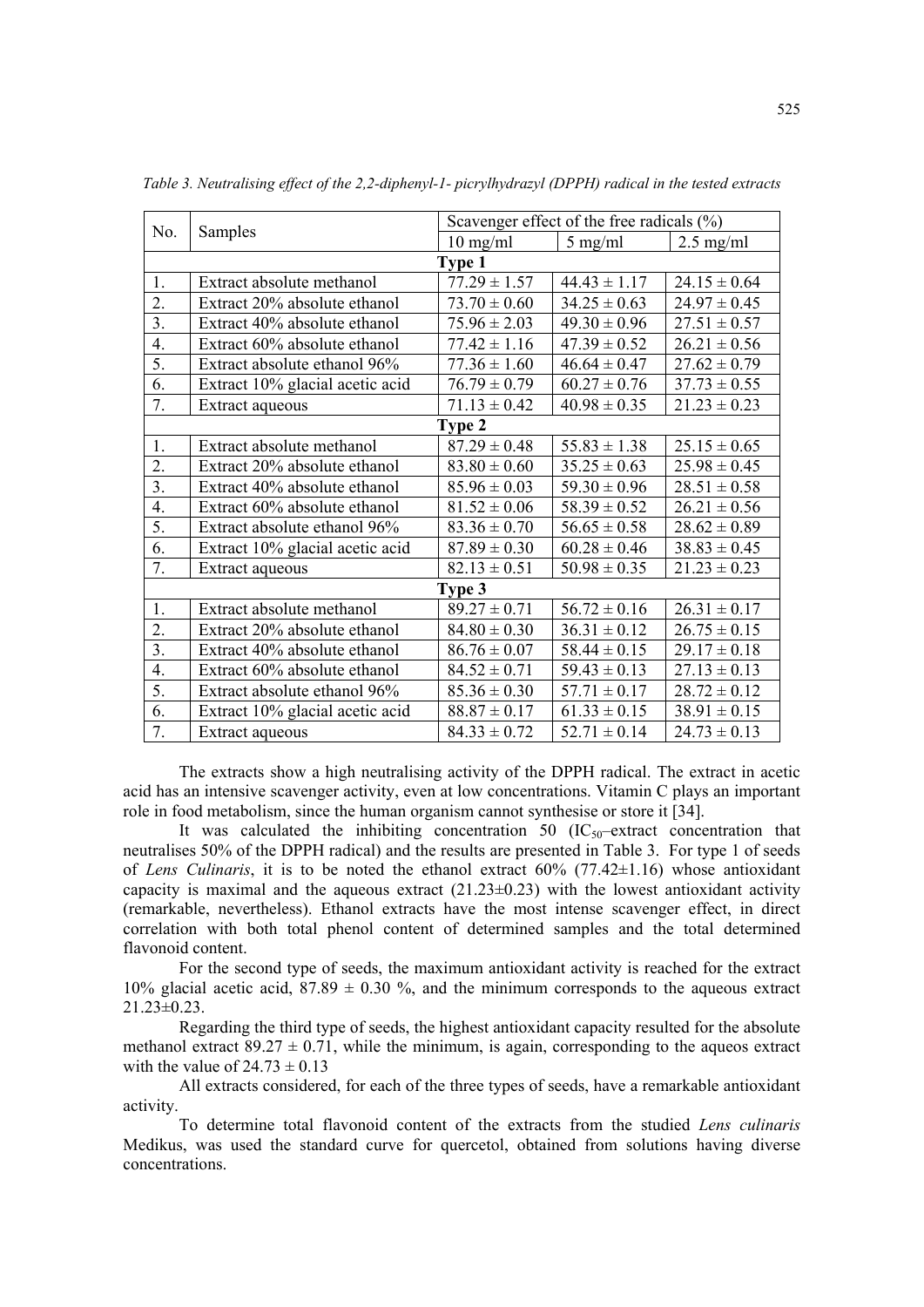i OC  $\frac{1}{0100}$ <sub>225.0</sub> Wavelength/nm 5000  $\frac{1}{300.0}$  $\frac{1}{400.0}$  (a)  $-0.100$ Wavelength/nm 5000  $\frac{1}{300}$  $\frac{1}{400.0}$  (b) š 1ni isc .00 0100  $300.0$ 400.0 Wavelength/nm 500.0 (c)

In phenolic acids, was monitored the characteristic signal at 280 nm (Figure 1), and in flavonoids, was monitored the characteristic signal at 340 nm (Figure 2).

*Fig. 1. UV–Vis spectrum of the extracts from Lens culinaris Medikus (specific print within the range 255–526 nm with details concerning maximum absorbance peak specific to phenol acids) (a) type 1, (b) type 2, (c) type 3* 

526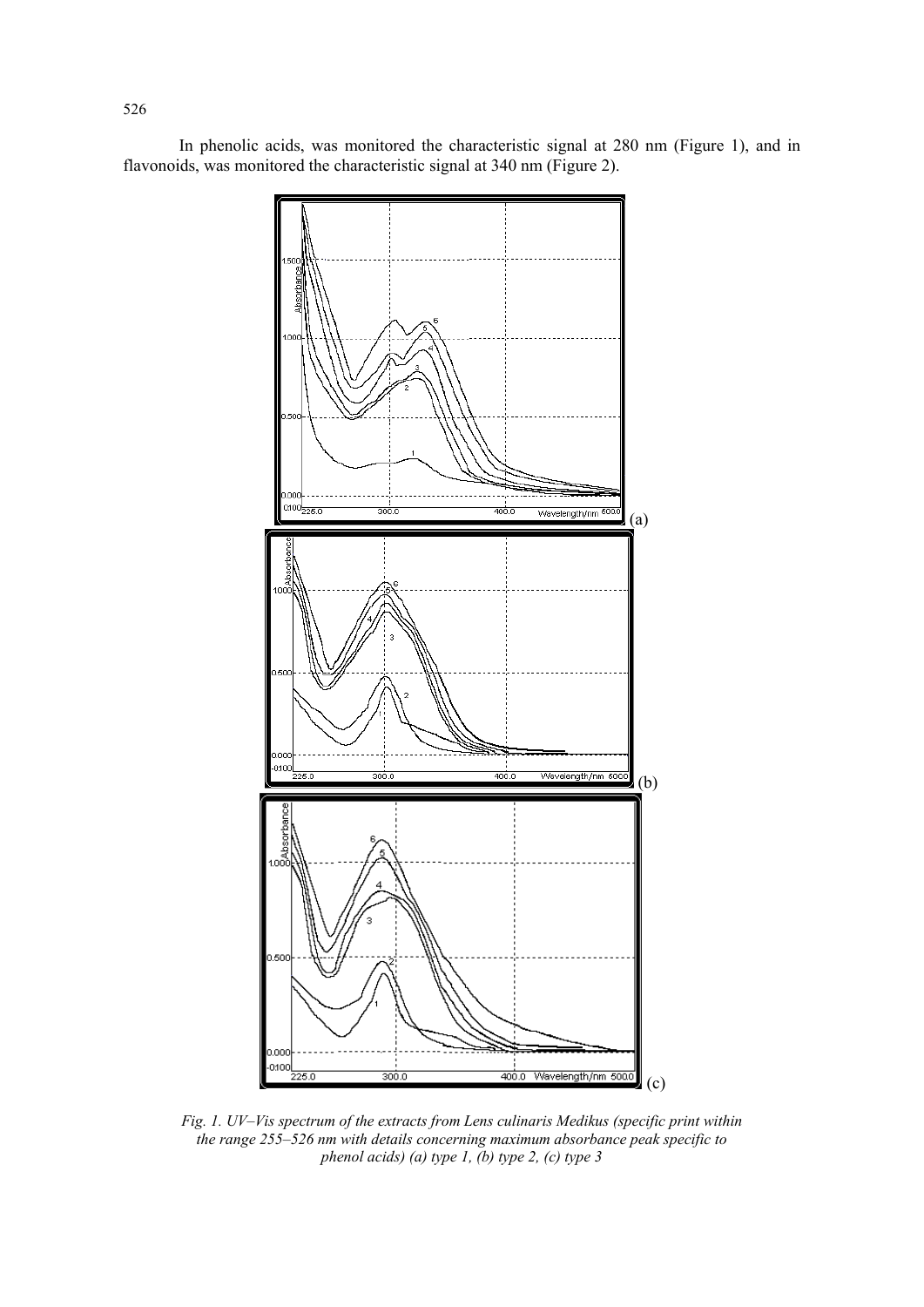

*Fig. 2. UV–Vis spectrum of the extracts from Lens culinaris Medikus (specific print within the range 255–526 nm with details concerning maximum absorbance peak specific to flavonoids) (a) type 1, (b) type 2, (c) type 3*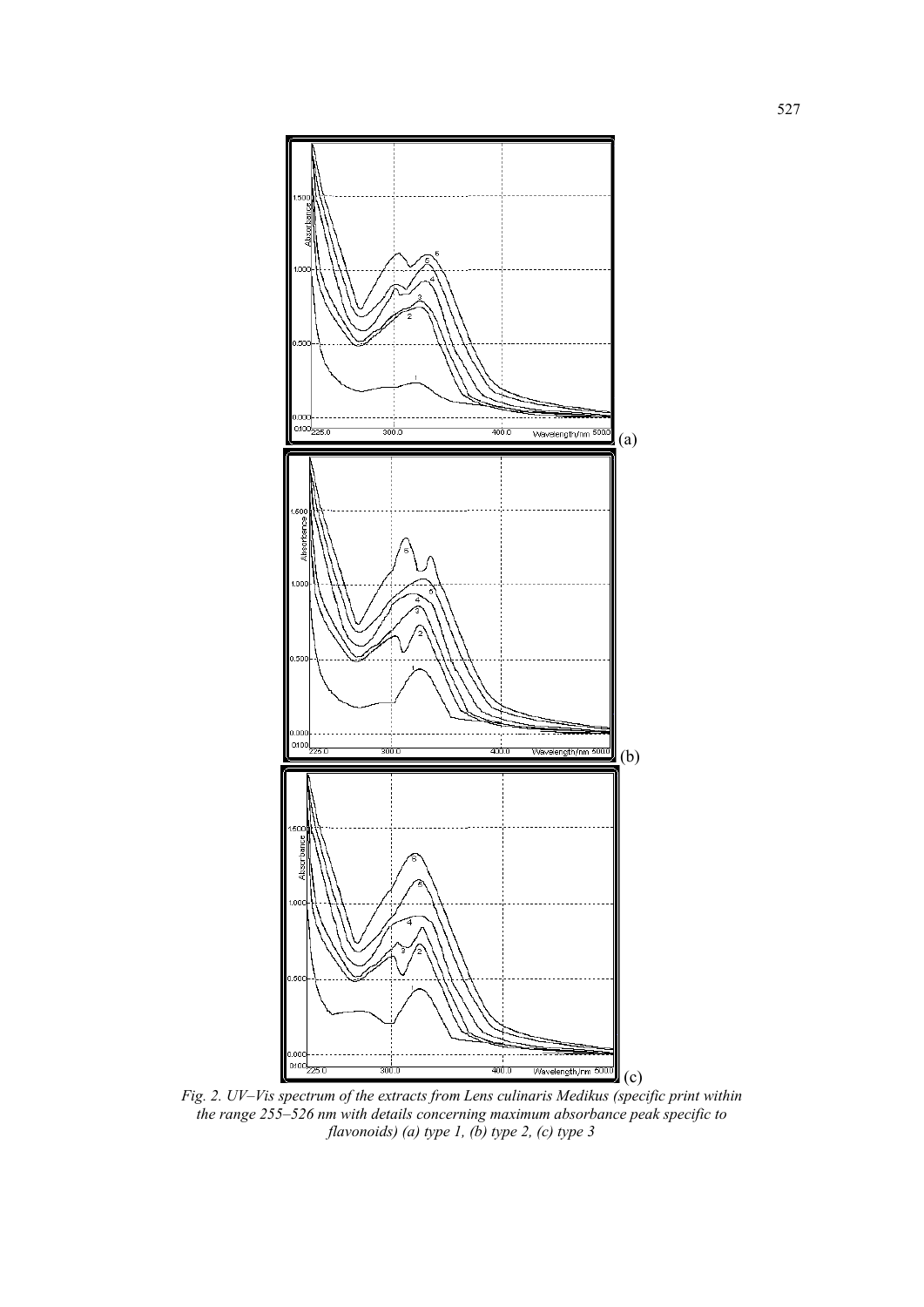Absorption spectra in the UV-VIS domain are involving electrons transitions between the ground state and an excited electronic state of molecules, transitions are allowed between the same types of molecular orbit, which occur with electron spin conservation.

In addition to spin conservation, there is some selection rules, the transitions that are allowed by these rules leading to absorption characterized by molar extinction coefficients *e,* defined by the Lambert-Beer law, with values ranging from  $10^4$ – $10^5$ , the transitions with molar extinction coefficients between  $1-10<sup>3</sup>$  being "forbidden".

The substituents that make possible the UV–VIS absorption are chromofore groups that are, in general, groups of electrons  $\pi$  that can interact with the electron system  $\pi$  in the rest of the molecule, thus expanding the dislocation of  $-NO_2$ ,  $-NO$ ,  $-CHO$ ,  $-COOH$ . The substituents that, together with chromophores, produce both an alteration of the position and the intensity of the absorption are auxochrome groups. They are saturated groups of atoms of the  $-OH$ ,  $-NH<sub>2</sub>$ ,  $-CI$ type. The UV–VIS electronic spectra, though less characteristic and supplying general information concerning the molecular structure of the compounds concerning the presence or absence in the molecule of chromofore groups, play, nevertheless, an important role in the study and clarification of the structure of organic compounds.

In this study, we have evaluated the antioxidant activity of the extracts from three types of seeds of *Lens culinaris* Medikus by assessing the neutralising effect of the DPPH radical. Antioxidant activity of the analysed extracts was directly proportional with their concentration value. Extracts from *Lens culinaris* Medikus can be considered promising sources of natural antioxidants in the prevention of diseases mediated by free radicals.

#### **4. Conclusions**

Extracts from *Lens culinaris* Medikus were evaluated by assessing the neutralizing effect of the DPPH radical. Tested extracts showed a remarkable antioxidant activity, the extract from *Lens culinaris* Medikus, type 3, in methanol had the most intense scavenger effect, (Table 3). The antioxidant activity of the analysed extracts was directly proportional with their concentration value.

In conclusion, extracts from *Lens culinaris* Medikus can be considered promising sources of natural antioxidants in the prevention of diseases mediated by free radicals.

#### **Acknowledgments**

This work has been financed by UEFISCDI, research contract no PN-II-PT-PCCA 106/2012.

#### **References**

- [1] D. Thavarajah, P. Thavarajah, A. Sarker, M. Materne, G. Vandemark, R. Shrestha O. Idrissi, O. Hacikamiloglu, B. Bucak, A. Vandenberg, Food Chemistry **125**, 72 (2011).
- [2] G.E.A. Costa, K.S. Queriroz–Monici, S.M.P.M. Reis, A.C. de Oliveira, Food Chem **94**, 327 (2006).
- [3] P. Thavarajah, D. Thavarajah, A. Vandenberg, Journal of Agricultural and Food Chemistry **57**, 9044 (2009).
- [4] J. M. Porres, M. López–Jurado, P. Aranda, G. Urbano, Nutrition Burbank **20**, 794 (2004).
- [5] K. Gohil, L. Packer, Annals of the New York Academy of Science. **957**, 70 (2002).
- [6] A. Ilieva, V. Kosev, Banat's Journal of Biotechnology, **4**, 54 (2013).
- [7] E. Esposito, D. Rotilio, V. Di Matteo, C. Di Giulio, M. Cacchio, S. Algeri, Neurobiology of Aging. **23**, 719 (2002).
- [8] R. Amarowicz, I. Estrella, T. Hernández, S. Robredo, A. Troszytska, A. Kositska, R.B. Pegg, Food Chem., **121**, 705 (2010).
- [9] R. Amarowicz, I. Estrella, T. Hernández, M. Dueñas, A. Troszytska, A. Kositska, R.B. Pegg, Int. J. Mol. Sci., **10**, 5513 (2009).